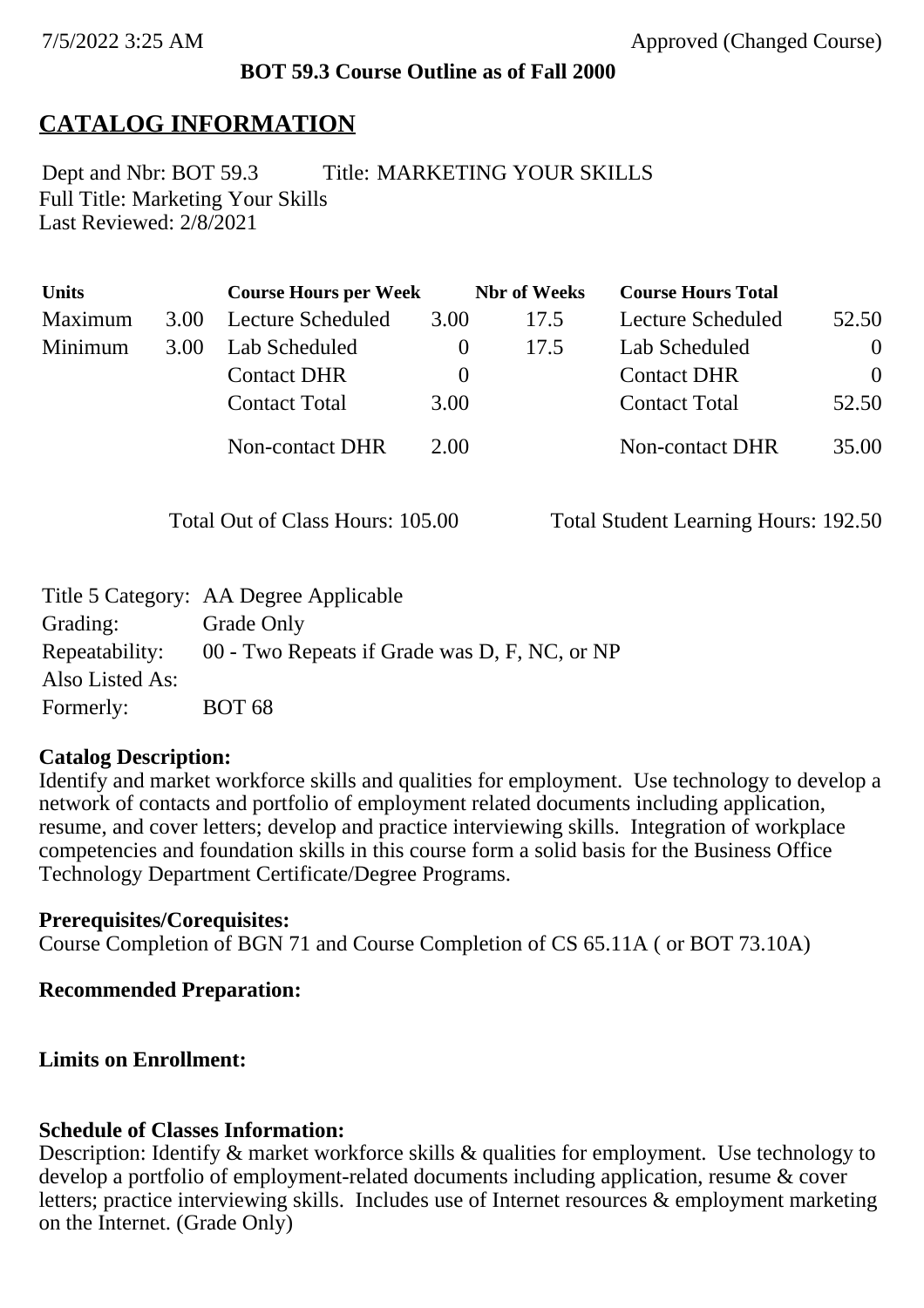Prerequisites/Corequisites: Course Completion of BGN 71 and Course Completion of CS 65.11A ( or BOT 73.10A) Recommended: Limits on Enrollment: Transfer Credit: CSU; Repeatability: Two Repeats if Grade was D, F, NC, or NP

# **ARTICULATION, MAJOR, and CERTIFICATION INFORMATION:**

| <b>AS Degree:</b><br><b>CSU GE:</b> | Area<br><b>Transfer Area</b> |            | Effective:<br>Effective: | Inactive:<br>Inactive: |           |
|-------------------------------------|------------------------------|------------|--------------------------|------------------------|-----------|
| IGETC:                              | <b>Transfer Area</b>         |            | Effective:               | Inactive:              |           |
| <b>CSU Transfer: Transferable</b>   |                              | Effective: | Fall 1994                | Inactive:              | Fall 2013 |
| <b>UC</b> Transfer:                 |                              | Effective: |                          | Inactive:              |           |

**CID:**

**Certificate/Major Applicable:** 

[Certificate Applicable Course](SR_ClassCheck.aspx?CourseKey=BOT59.3)

# **COURSE CONTENT**

# **Outcomes and Objectives:**

- 1. Identify and discuss personal and professional factors associated with professional success.
- 2. Demonstrate an understanding of how interpersonal skills affect personal and professional development.
- 3. Describe and discuss organizational dynamics.
- 4. Formulate personal, educational, and professional goals and develop a plan to accomplish those goals.
- 5. Examine employment opportunities for qualified professional office support staff.
- 6. Compare classified ads to identify current skills and competencies listed for office professionals.
- 7. Analyze and evaluate newspaper articles, periodicals, and trade journals for market trends and employer expectations.
- 8. Participate in pre-employment activities.
- 9. Apply effective job-seeking skills.
- 10. Use Internet to research employment opportunities and employer requirements.
- 11. Develop resumes, cover letters, and database of professional contacts using appropriate software programs.

# **Topics and Scope:**

- 1. Self-analysis of personal and professional traits that lead to professional success
- 2. Techniques that build a positive self-image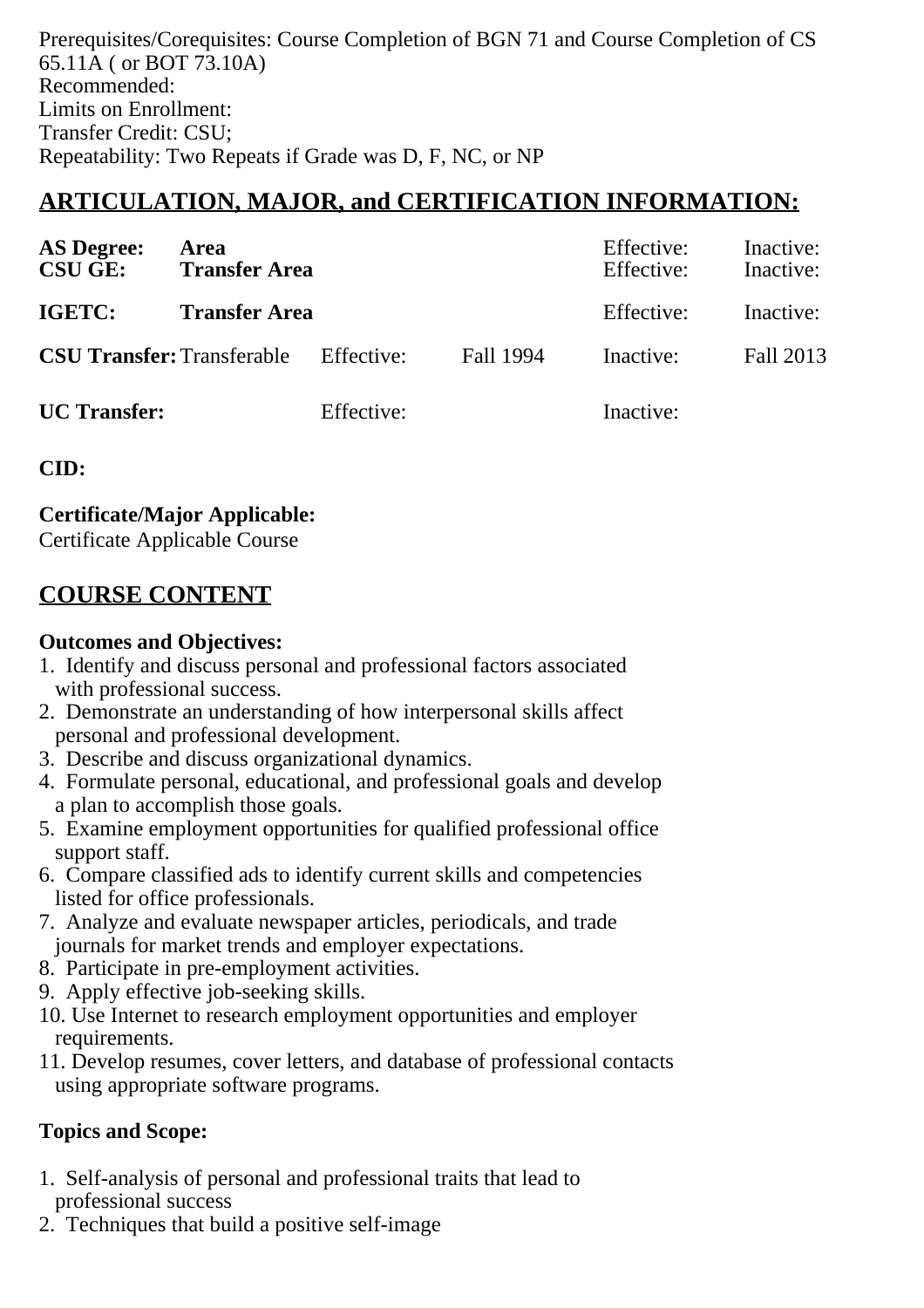- 3. Professional Image:
	- A. Basics of good health practices (exercise, nutrition, stress management)
	- B. Personal grooming
	- C. Selecting a proper business look
	- D. Proper professional etiquette
- 4. Interpersonal skills
	- A. Application of effective listening and nonverbal communication skills
	- B. Use of voice as an effective tool for communicating
	- C. Skills essential to successful communications with people from culturally diverse backgrounds.
	- D. Business etiquette skills in professional situations
	- E. Techniques for developing assertiveness
	- F. Leadership traits and methods for building leadership skills
- 5. Organizational dynamics
	- A. Organizational policies and procedures
	- B. Employee's role in the work environment such as teamwork, total quality management, corporate culture, dealing with change in the organization, office politics, power, and networking
	- C. Legal issues relating to the work environment such as sexual harassment, employer/employee rights, drug testing, substance abuse, etc.
	- D. Organizational and community resources available to assist employees in handling personal and professional goals
- 6. Personal, Educationa, and Professional Goals
	- A. Necessity of lifelong learning
	- B. Benefits of professional affiliations and certification programs
	- C. Career paths
	- D. Membership and participation in professional organizations
	- E. Educational requirements and training
	- F. Career advancement/promotion issues
	- G. Development of a plan to reach goals
- 7. The employment process
	- A. Gathering data
		- 1. Researching career fields and job opportunities
		- 2. Organizing research data
		- 3. Analyzing research data
	- B. Personal marketing plan
	- C. Job-seeking skills
		- 1. Interviewing techniques, including legal vs. illegal inquiries
		- 2. Evaluation of the organization and position
		- 3. Follow-up procedures
	- D. Professional portfolio
		- 1. Applications
		- 2. Resumes
		- 3. Letters of reference
		- 4. Certificates and degrees of program completions
		- 5. Samples of work
		- 6. Networking contacts

## **Assignment:**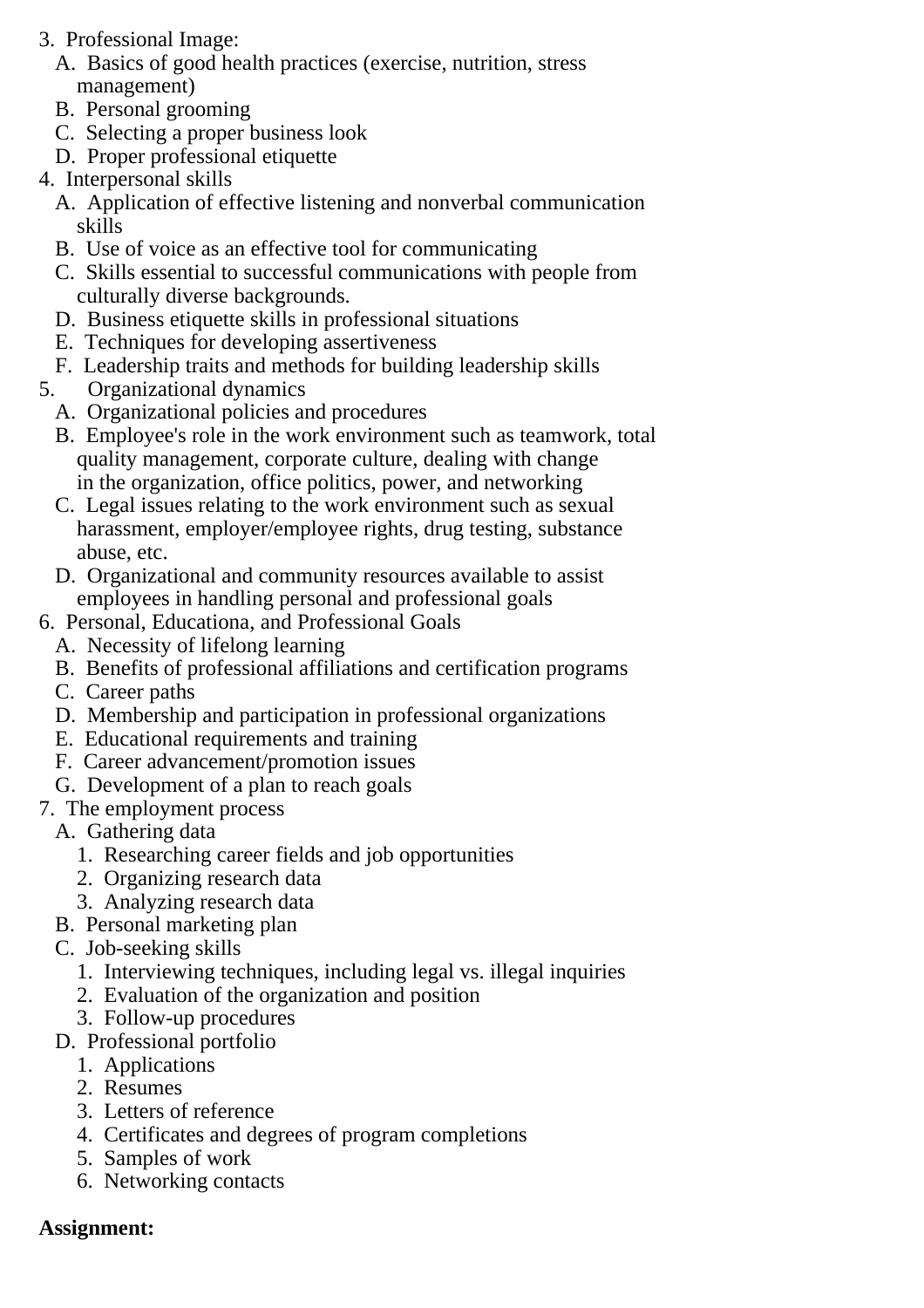Including but not limited to:

- 1. Weekly readings
- 2. Written summaries of magazine and newspaper articles
- 3. Writing of cover letters, resumes, and reports
- 4. Participation in group activities
- 5. Development of portfolio of employment-related documents
- 6. Written plans for personal, educational, and professional development

A variety of assignments and in-class activities throughout the course will include, but not be limited to, the application of the following workplace competencies and foundation skills:

- \* Gather data by reading information from outside written sources such as newspapers, magazines, trade journals, etc.
- \* Organize, analyze, and interpret gathered data
- \* Write various types and lengths of reports on gathered data
- \* Use essential time management skill of calendaring course work (reading, activities, assignments, projects) to meet deadlines and produce a quality product
- \* Use active listening and effective oral communication skills
- \* Based on today's workplace needs, develop an effective self managing team to complete activities, assignments, and projects. Move from the co-dependent to the independent to the interdependent method of operation.
- \* Employ activities designed to reduce stress and fatigue in today's fast-paced working environment and to prevent prevalent workplace injuries
- \* Examine the interdependence of the global/world marketplace with emphasis on international trade and business
- \* Use computer technology to complete activities

## **Methods of Evaluation/Basis of Grade:**

**Writing:** Assessment tools that demonstrate writing skills and/or require students to select, organize and explain ideas in writing.

Written homework, Reading reports, Term papers  $\vert$  (10 - 40%)

**Problem Solving:** Assessment tools, other than exams, that demonstrate competence in computational or noncomputational problem solving skills.

Homework problems, Field work, Exams  $\begin{array}{ccc} \hline \text{Problem solving} \\ \hline \text{20 - 50\%} \end{array}$ 

**Skill Demonstrations:** All skill-based and physical demonstrations used for assessment purposes including skill performance exams.

 $10 - 40\%$ 

20 - 50%

Class performances and the skill Demonstrations of the Skill Demonstrations of the Skill Demonstrations of the Skill Demonstrations of the Skill Demonstrations of the Skill Demonstrations of the Skill Demonstrations of the 10 - 40%